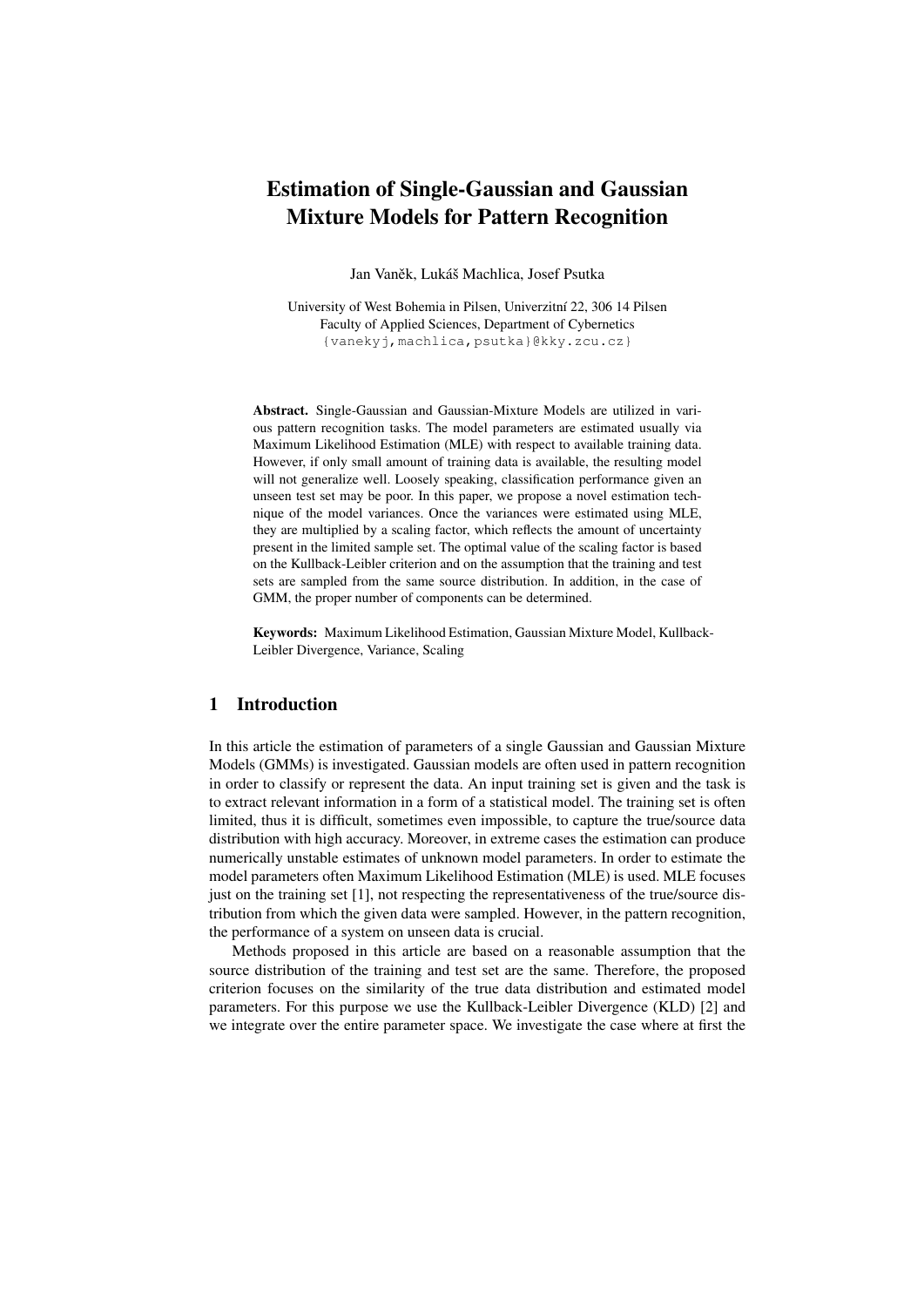model parameters are estimated via MLE, and subsequently only the variance parameters are modified. Indeed, the variance does reflect the uncertainty of the model.

At first, the situation with single Gaussian models is examined. Further, the conclusions are extended to the case of Gaussian mixture models. The proposed method is able to determine a proper number of GMM components, which is often set empirically (several data-driven approaches were already studied, see [3–5]).

We demonstrate on a sequence of experiments that the log-likelihood of the modified model given an unseen test set increases, mainly in situations when the number of training data is low.

## 2 Estimation of Parameters of a Single-Gaussian Model

Assume a random data set  $X = \{x_1, x_2, \ldots, x_n\}$ , which is iid (independent and identically distributed), and sampled from univariate normal distribution  $\mathcal{N}(0, 1)$ . The sample mean  $\hat{\mu}$  and sample variance  $\hat{\sigma}^2$  are given by the formulas:

$$
\hat{\mu} = \frac{1}{n} \sum_{i=1}^{n} x_i, \quad \hat{\sigma}^2 = \frac{1}{n-1} \sum_{i=1}^{n} (x_i - \hat{\mu})^2.
$$
 (1)

From Central Limit Theorem, it can be derived that the estimate of the sample mean  $\hat{\mu}$ has normal distribution  $\mathcal{N}(0, \frac{1}{n})$ , and the estimate of the sample variance  $(n-1)\hat{\sigma}^2$  has a Chi-square distribution  $\chi^2(n-1)$  with  $n-1$  degrees of freedom and variance equal to  $2n - 2$  [6]. Note that both the distributions of sample mean and sample variance depend only on the number of samples n. Estimates  $(1)$  give the best log-likelihood on the training set, but since MLE does not involve any relation to the source distribution of the data, these estimates do not achieve the highest value of the log-likelihood for unseen data generated from the source distribution  $\mathcal{N}(0, 1)$ .

Since maximization of the log-likelihood of the model given data sampled from the source distribution is strongly related to the minimization of a KLD [7], we propose a new criterion based on KLD:

$$
J(\alpha, n) = E_{\hat{\mu}, \hat{\sigma}^2} \left\{ D_{\text{KL}}(\mathcal{N}(0, 1) \| \mathcal{N}(\hat{\mu}, \alpha \hat{\sigma}^2)) \right\},
$$
  
\n
$$
\hat{\mu} \sim \mathcal{N}(0, 1/n), \ (n - 1)\hat{\sigma}^2 \sim \chi^2(n - 1)
$$
  
\n
$$
J(\alpha, n) = \iint D_{\text{KL}}(\mathcal{N}(0, 1) \| \mathcal{N}(\hat{\mu}, \alpha \hat{\sigma}^2)) p_{\hat{\mu}} p_{\hat{\sigma}^2} d\hat{\mu} d\hat{\sigma}^2,
$$
\n(3)

where  $E_{\hat{\mu},\hat{\sigma}^2}$  denotes the expectation computed over parameters  $\hat{\mu}, \hat{\sigma}^2$ ;  $\alpha$  is the unknown scaling factor of the sample variance, and  $p_{\hat{\mu}}, p_{\hat{\sigma}^2}$  are the prior distributions (normal and scaled  $\chi^2$ ) of sample mean and sample variance, respectively. Thus, we measure how much information is lost when the source distribution  $\mathcal{N}(0, 1)$  is approximated by the estimated model  $\mathcal{N}(\hat{\mu}, \alpha \hat{\sigma}^2)$ . The task is to find an optimal scaling factor  $\alpha$ , which depends on the number of samples n and provides the best match of the sample model and the source distribution.

Given the assumptions above the KLD is equal to:

$$
D_{\text{KL}}(\mathcal{N}(0,1) || \mathcal{N}(\hat{\mu}, \alpha \hat{\sigma}^2)) = \frac{1}{2} \left( \frac{\hat{\mu}^2}{\alpha \hat{\sigma}^2} + \frac{1}{\alpha \hat{\sigma}^2} + \ln \alpha + \ln \hat{\sigma}^2 - 1 \right)
$$
(4)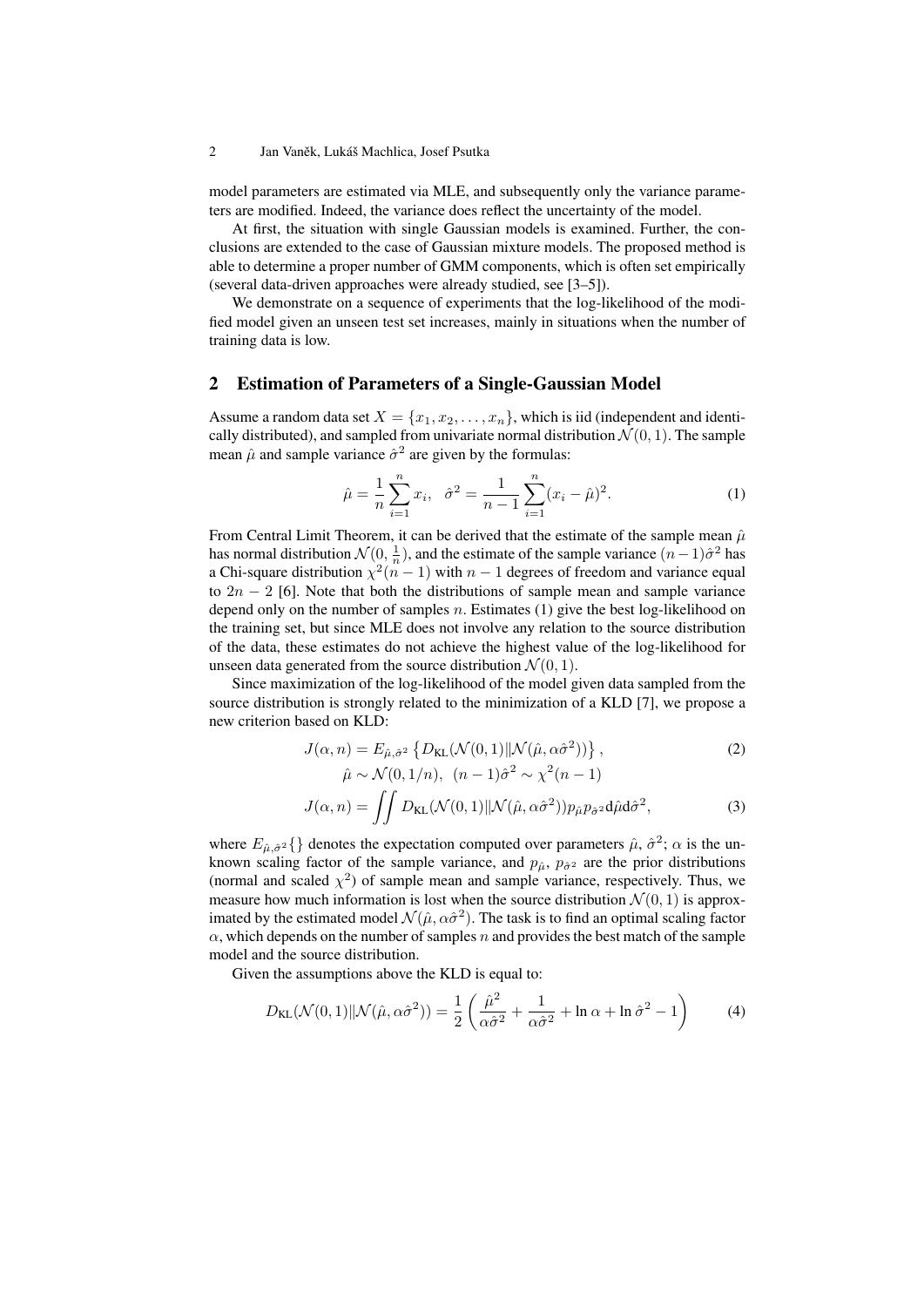Single-Gaussian and Gaussian-Mixture Models Estimation for Pattern Recognition 3

Before the derivation of the solution of (3), let us define:

$$
Q(n) = \int_0^\infty \frac{1}{\hat{\sigma}^2} p_{\hat{\sigma}^2} d\hat{\sigma}^2 = G(n) \int_0^\infty \frac{1}{\hat{\sigma}^2} (\hat{\sigma}^2)^{n/2 - 1} \exp\left(-\frac{1}{2}\hat{\sigma}^2\right) d\hat{\sigma}^2,
$$
 (5)

$$
G(n) = (2^{n/2} \Gamma(n/2))^{-1}, \tag{6}
$$

where  $G(n)$  is the normalization term guaranteeing that the  $\chi^2$  probability distribution function integrates to one. In order to get an analytical solution for  $Q(n)$  let us use the integration by substitution, where the substitution  $\delta = 1/\hat{\sigma}^2$  is used. Then, it is easy to show that [6]:

$$
Q(n) = G(n) \int_0^\infty \delta \left[ \delta^{-n/2 - 1} \exp\left( -\frac{1}{2\delta} \right) \right] d\delta
$$
  
= 
$$
\int_0^\infty \delta p_\delta d\delta = \frac{1}{n-2}, \ n > 2,
$$
 (7)

where  $p_{\delta}$  is the Inv- $\chi^2(n)$  distribution with n degrees of freedom, therefore (7) is in fact the mean of this distribution.

Now, substituting for KLD in (3) from (4) and utilizing (7) we get:

$$
J(\alpha, n) = const + \frac{1}{2} \left( \frac{1}{\alpha} \int_{-\infty}^{\infty} \hat{\mu}^2 p_{\hat{\mu}} d\hat{\mu} \int_0^{\infty} \frac{1}{\hat{\sigma}^2} p_{\hat{\sigma}^2} d\hat{\sigma}^2 + \frac{1}{\alpha} \int_0^{\infty} \frac{1}{\hat{\sigma}^2} p_{\hat{\sigma}^2} d\hat{\sigma}^2 + \ln \alpha \right)
$$
  
= const +  $\frac{1}{2} \left( \frac{n-1}{n\alpha} Q(n-1) + \frac{n-1}{\alpha} Q(n-1) + \ln \alpha \right)$   
= const +  $\frac{(n+1)(n-1)}{2n\alpha} Q(n-1) + \frac{1}{2} \ln \alpha$ , (8)

where  $const$  represents the part of the criterion independent of  $\alpha$ . To find the minimum of (8), the partial derivative is taken with respect to the unknown parameter  $\alpha$ . Setting the derivative to zero yields:

$$
\frac{\partial J}{\partial \alpha} = 0 \Longrightarrow \frac{1}{2\alpha} - \frac{(n^2 - 1)}{2n\alpha^2} Q(n - 1) = 0,\tag{9}
$$

$$
\alpha_n = \frac{n^2 - 1}{n} Q(n - 1) = \frac{n^2 - 1}{n(n - 3)}.
$$
\n(10)

It should be stated that  $Q(n-1)$  given in (7) has no solution for  $n < 4$ . However, sometimes also models for a low amount of samples may be requested (such situation may occur quite often when estimating GMM parameters, see Section 3). Therefore, we extrapolated the  $\alpha$  values in order to get the solution for  $n > 1$ . The function used for extrapolation was a rational one, what is in agreement with the solution given in (10). Moreover, we request that the first derivative and the value at the point  $n = 3.5$ (this point was taken to match the experimental values for  $n < 4$  reported below) of the extrapolation function and function given by equation (10) are equal. The form of the extrapolation function is:

$$
\alpha_n = \frac{66.83}{n - 1} - 20.31,\tag{11}
$$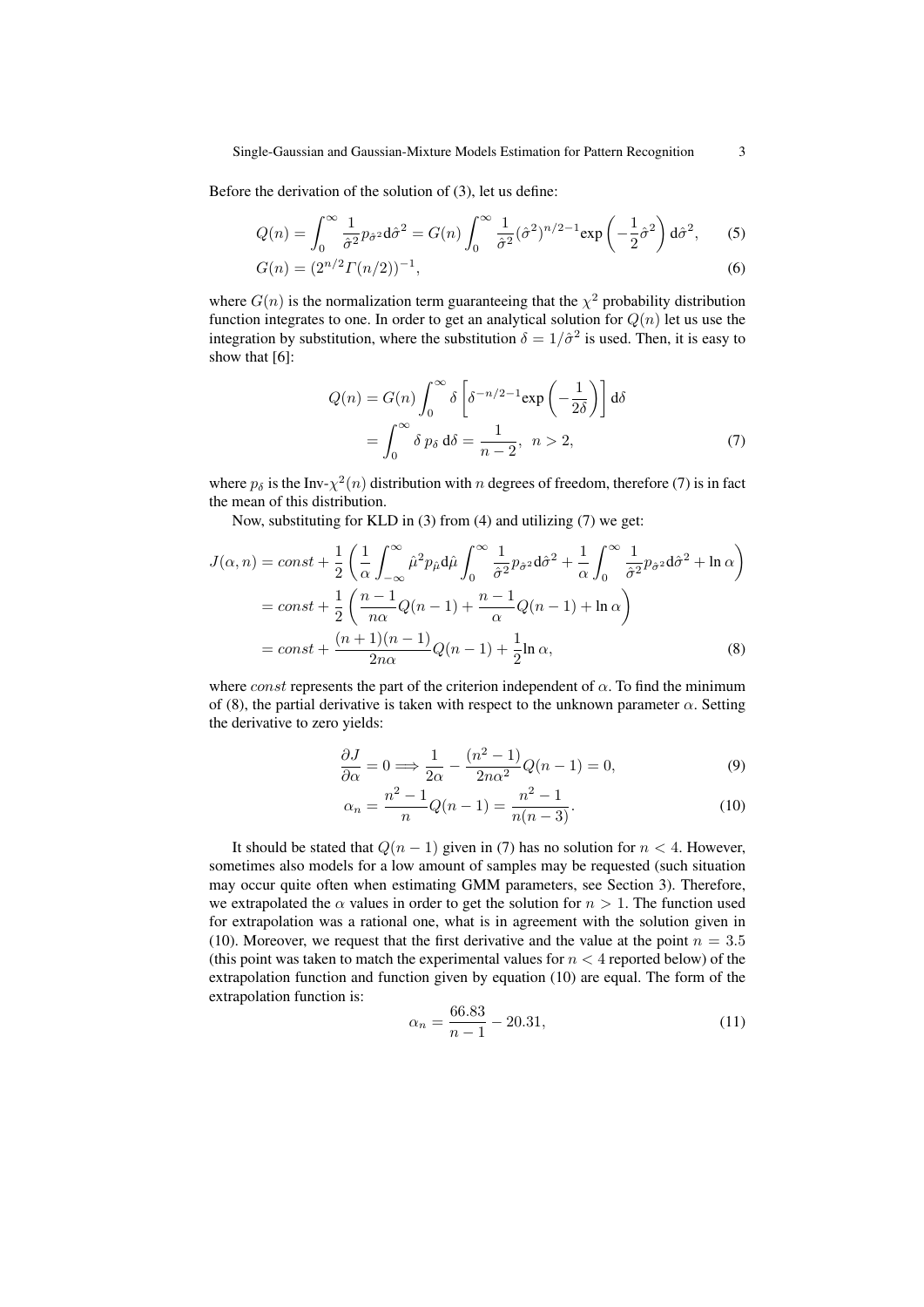which goes to infinity at the point  $n = 1$ .

To support the analytically derived values we performed several experiments. At first we draw a large amount of *n*-tuples for a specific value of  $n$ , and computed sample mean and sample variance of samples in each tuple. Next, we took each sample mean and sample variance computed in the previous step, multiplied the sample variance by one specific value of  $\alpha$ , evaluated the KLD (4) for each sample mean and scaled sample variance, and computed the mean  $m_{\alpha,n}^{KLD}$  across all the obtained KLDs. This was repeated for various values of  $\alpha$ . Finally, the optimal value  $\alpha^*$  was the one which gave minimal  $m_{\alpha,n}^{KLD}$ , thus  $\alpha^* = \arg \min_{\alpha} m_{\alpha,n}^{KLD}$ . The process was repeated several times, hence the optimal value of  $\alpha$  was a random variable. The graph of optimal variance scaling factors  $\alpha^*$  obtained analytically and experimentally is depicted in Figure 1, note that for increasing *n* the value of  $\alpha^*$  converges to 1.



Fig. 1. Dependence of the optimal value of variance scaling factor  $\alpha$  on the number of samples. *The solid line represents the optimal values given by the analytical solution* (10)*, the dotted line represents the extrapolation* (11)*. The edges of the boxes represent the 25th and 75th percentile of the optimal* α ∗ *computed using the Monte Carlo simulations described in the text, and the line inside the box is the median value.*

### 2.1 Additional Notes

- When deriving the multiplication factor  $\alpha$ , for simplicity the source distribution was assumed standard normal  $\mathcal{N}(0, 1)$ . Without any loss of generality the solution is valid also for the more general case of the source distribution  $\mathcal{N}(\mu, \sigma^2)$ , but the derivations would involve additional shifting and scaling.
- The solutions (10) and (11) can be used also for non-integer values, e.g. in the estimation process of GMM discussed below.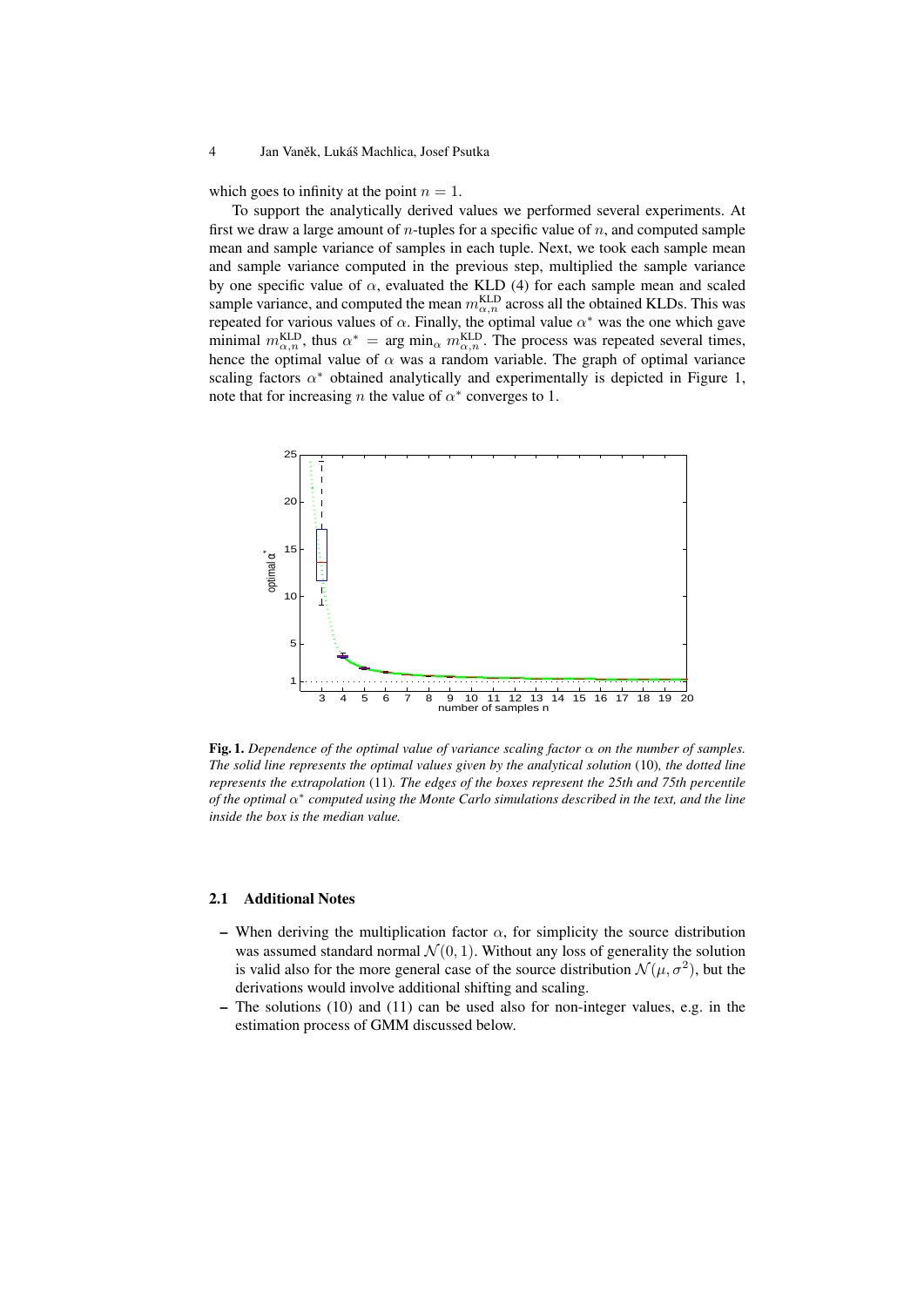Single-Gaussian and Gaussian-Mixture Models Estimation for Pattern Recognition 5

- As illustrated in Figure 1 and from the fact that for  $n < 4$  analytical solution for  $\alpha$ is not defined, models estimated from such a low amount of samples are unreliable. Hence, a careful consideration should precede before they are used.
- By now, only a univariate case was assumed. In the multivariate case with a diagonal covariance matrix, individual dimensions are mutually independent. Therefore, the scaling factor  $\alpha$  can be applied on each diagonal element of the covariance matrix separately (recall that  $\alpha$  depends only on the number of training data).
- Dealing with multivariate normal distributions with full covariance matrices is considerably more difficult. A method based on two multiplicative constants, one for diagonal and one for non-diagonal elements of the covariance matrix, was proposed in [8].

# 3 Robust Estimation of Parameters of a GMM

In the case of a Gaussian mixture model with diagonal covariance matrix, the conclusions made in the previous section may be used. Thus, variance of individual Gaussians is multiplied by the scaling factor  $\alpha_n$  in dependence on the number of samples accounted for this Gaussian. However, rather than an exact number of samples accounted for each Gaussian, a soft count  $n_m^s$  is given for each Gaussian  $m = 1, ..., M$ :

$$
n_m^s = \sum_{t=1}^n \gamma_{mt}, \ \gamma_{mt} = \frac{\omega_m \mathcal{N}(x_t; \mu_m, C_m)}{\sum_{i=1}^M \omega_i \mathcal{N}(x_t; \mu_i, C_i)}
$$
(12)

where  $\gamma_{mt}$  is the a-posterior probability of feature vector  $x_t$  occupying m-th Gaussian in the GMM, n is the overall number of samples,  $\omega_m$  is the weight of the m-th Gaussian. Now, new ML estimates of mean vectors  $\hat{\mu}_m$  and diagonal covariance matrices  $\hat{C}_m$  of a GMM are computed as:

$$
\hat{\boldsymbol{\mu}}_{m} = \frac{1}{n_m^s} \sum_{t=1}^{n} \gamma_{mt} \boldsymbol{x}_t,\tag{13}
$$

$$
\hat{C}_m = \text{diag}\left(\frac{1}{n_m^s}\sum_{t=1}^n \gamma_{mt} (\boldsymbol{x}_t - \hat{\boldsymbol{\mu}}_m)(\boldsymbol{x}_t - \hat{\boldsymbol{\mu}}_m)^T\right),\tag{14}
$$

where the function diag() zeros the non-diagonal elements.

As discussed in Section 2, the distribution of diagonal elements of sample covariance matrix  $\hat{C}_m$  is the scaled  $\chi^2(n_m^{\rm e}-1)$  distribution with variance  $n_m^{\rm e}-1$ , but note that  $n_m^e$  does not equal  $n_m^s$ . The value of  $n_m^e$  will depend on a-posteriors  $\gamma_{mt}$ , and in order to derive the correct value we will proceed as follows.

Given two sample sets  $X_a$  of size  $n_a$  and  $X_b$  of size  $n_b$  drawn from  $\mathcal{N}(0, 1)$ , the variance of the sample mean of each set will be  $1/n_a$  and  $1/n_b$ . Note that the variance of the total sum of sample sets  $X_a$ ,  $X_b$  is:

$$
\text{var}\left(\sum_{x \in X_a} x\right) = n_a, \quad \text{var}\left(\sum_{x \in X_b} x\right) = n_b. \tag{15}
$$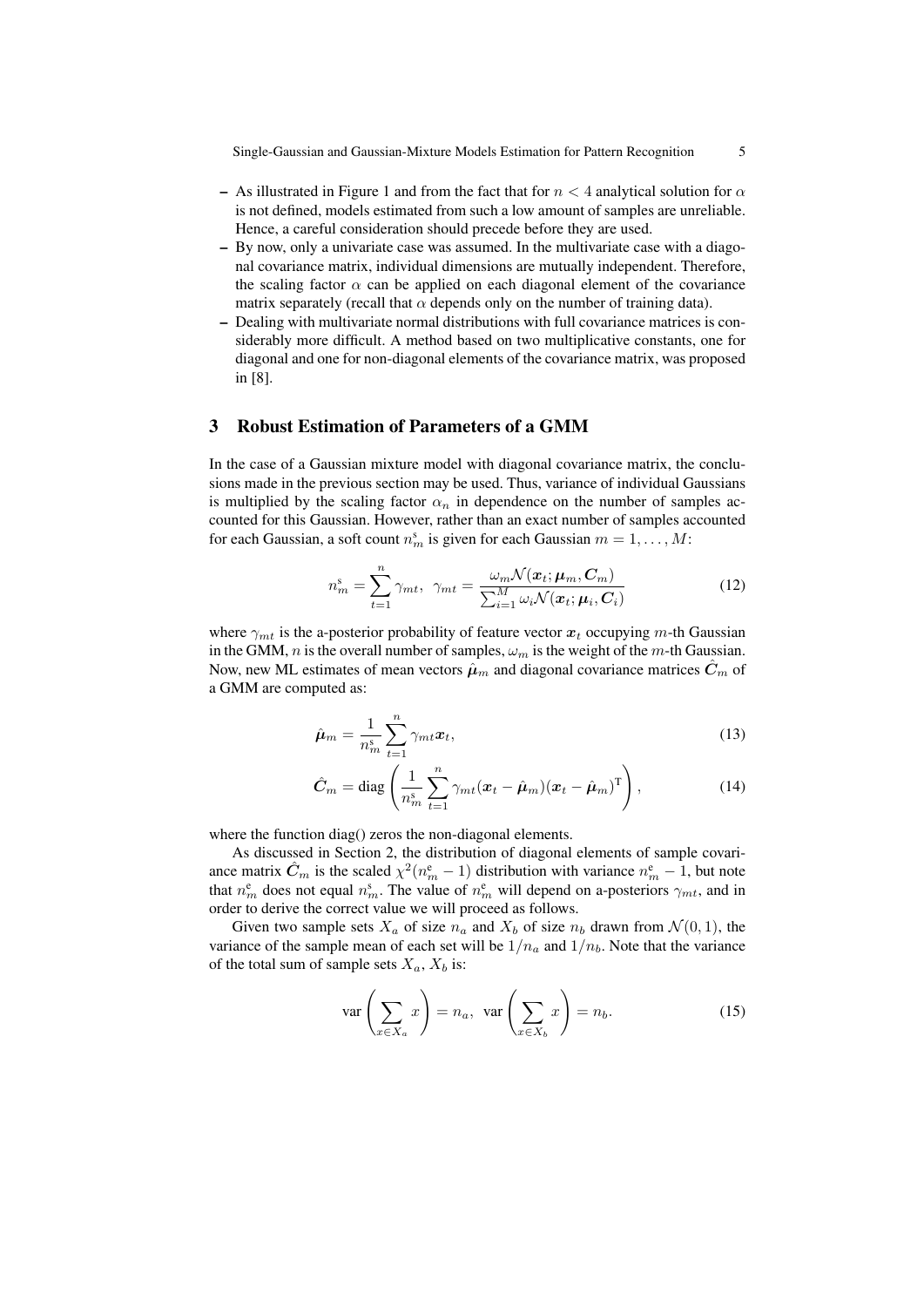Now, let all the samples in the set  $X_a$  be weighted by a scalar a and the samples in  $X_b$ by a scalar b. The variance of the total sum of sample sets  $X_a$ ,  $X_b$  changes to:

$$
\operatorname{var}\left(\sum_{x \in X_a} ax\right) = a^2 n_a, \quad \operatorname{var}\left(\sum_{x \in X_b} bx\right) = b^2 n_b. \tag{16}
$$

Let  $X_c$  be the set constructed from all of the weighted samples from both  $X_a$  and  $X_b$ . The weighted sample mean and the variance of the total sum of samples in  $X_c$  are given by formulas:

$$
\hat{\mu}_c = \frac{\sum_{x \in X_a} ax + \sum_{x \in X_b} bx}{an_a + bn_b},\tag{17}
$$

$$
\operatorname{var}\left(\sum_{x \in X_a} ax + \sum_{x \in X_b} bx\right) = a^2 n_a + b^2 n_b,\tag{18}
$$

respectively, and therefore for the variance of the weighted sample mean  $\hat{\mu}_c$  we get:

$$
\text{var}(\hat{\mu}_c) = \frac{a^2 n_a + b^2 n_b}{(an_a + bn_b)^2}.
$$
 (19)

In the case, where each sample in the set  $X_c$  is weighted by a different weight  $c_i$ , equation (19) changes to:

$$
\text{var}(\hat{\mu}_c) = \frac{\sum_{i=1}^{n_c} c_i^2}{\left(\sum_{i=1}^{n_c} c_i\right)^2}.
$$
 (20)

Comparing the variance of weighted and unweighted sample mean, the equivalent number of unweighted samples  $n^e$  can be derived:

$$
\frac{1}{n^e} = \frac{\sum_{i=1}^{n_c} c_i^2}{\left(\sum_{i=1}^{n_c} c_i\right)^2}, \quad n^e = \frac{\left(\sum_{i=1}^{n_c} c_i\right)^2}{\sum_{i=1}^{n_c} c_i^2}.
$$
\n(21)

Hence, in the case of mth Gaussian in the GMM the value of  $n_m^e$  is given as:

$$
n_m^e = \frac{\left(\sum_{t=1}^n \gamma_{mt}\right)^2}{\sum_{t=1}^n \gamma_{mt}^2}.
$$
 (22)

Note that the value of  $n_m^e$  is a real number, but this is not a problem since both (10) and (11) are defined also for non-integer values.

### 3.1 Robust Update of GMM Variances

According to equations derived above, the robust estimation of GMM consists of steps:

- 1. Compute new maximum likelihood estimate of means (13) and covariances (14) of the GMM.
- 2. Evaluate the value of  $n_m^e$  given in (22) for each  $m = 1, ..., M$ .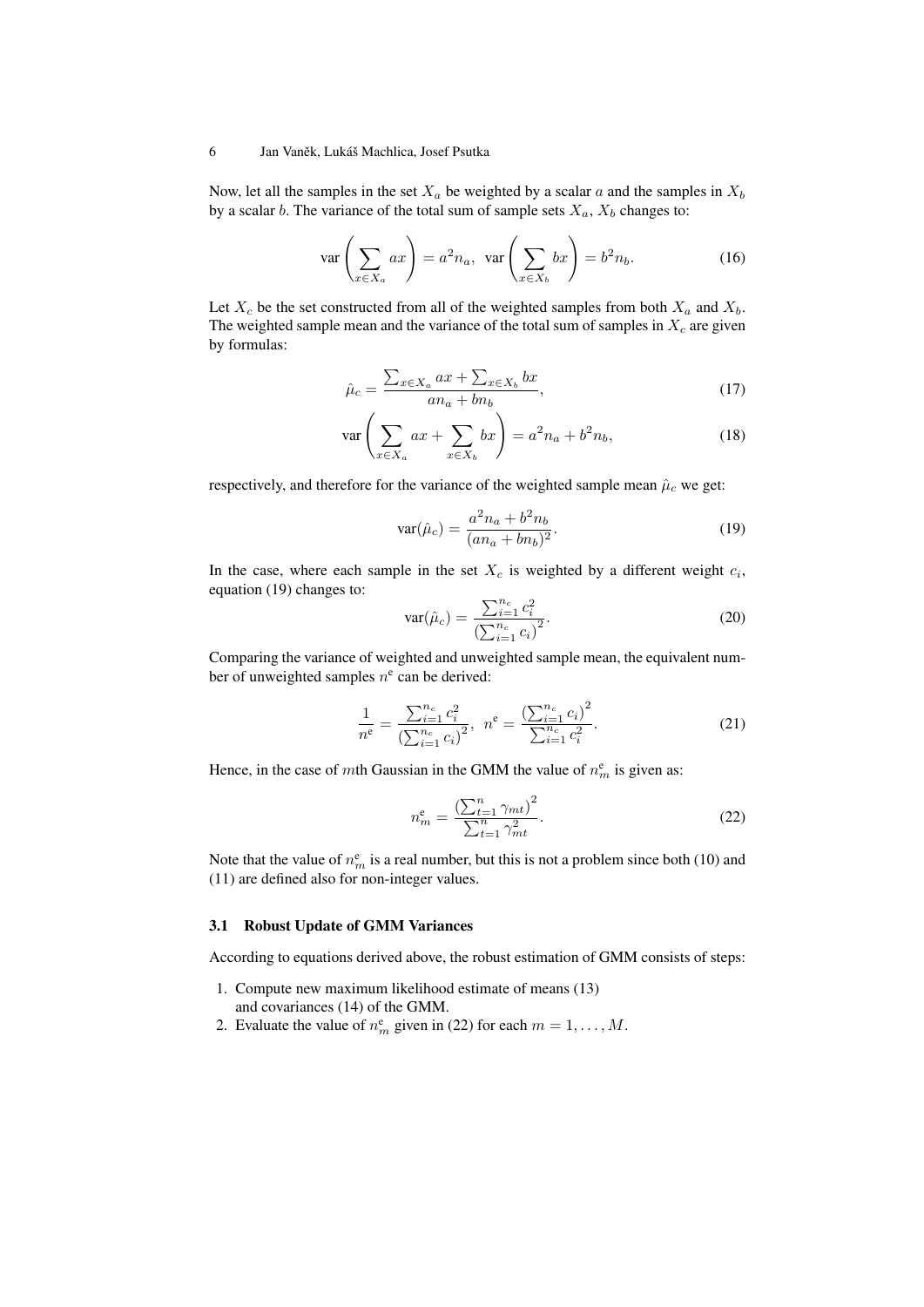

Fig. 2. *Dependence of the log-likelihood of a GMM given a large number of samples generated from the source distrubtion on the number of samples used to train the GMM. The source distribution of samples is represented by a GMM with 2 components, from which limited amount of data is sampled. In common, 3 GMMs with 2 components were trained, but only from the limited number of samples (x-axis) generated from the source distribution. Dotted line represents the baseline (GMM trained via MLE, no variance adjustments); in the case of the solid line MLE estimates of the GMM's variance were multiplied by the optimal scaling factor*  $\alpha$ *; in the case of the* dashed line the scaling factor  $\alpha$  was used and GMM components with  $n_m^e < 4$  were discarded *during the estimation process (only a single Gaussian model was used). The experiment was run a large number of times, and for each number of training samples (x-axis) the mean value of log-likelihood, obtained in each run of the experiment, was computed.*

- 3. Compute the scaling factor  $\alpha_{m,n_m^e}$  for each Gaussian  $m = 1, \ldots, M$ given the respective  $n_m^e$ .
- 4. Multiply diagonal elements of each covariance matrix  $\hat{C}_m$  by  $\alpha_{m,n_m^e}$ .

We performed simple experiments, which demonstrate the effect of the proposed procedure. Results are given in Figure 2. Note that when the GMM components with  $n_m^{\rm e} < 4$ are discarded during the estimation process, the log-likelihood of the test (unseen) samples is higher. Since the training of a GMM is an iterative procedure, the number of equivalent samples  $n_m^e$  is determined in each iteration for each GMM component m. Thus, the number of GMM components is controlled through the entire estimation. Hence, a GMM with a proper number of components is obtained at the end of the estimation.

# 4 Conclusions

The paper investigated the estimation of parameters of Gaussian models in cases with low amount of training data. It was shown that the model trained via MLE does not generalize well to unseen data. We have demonstrated how to adjust the parameters if